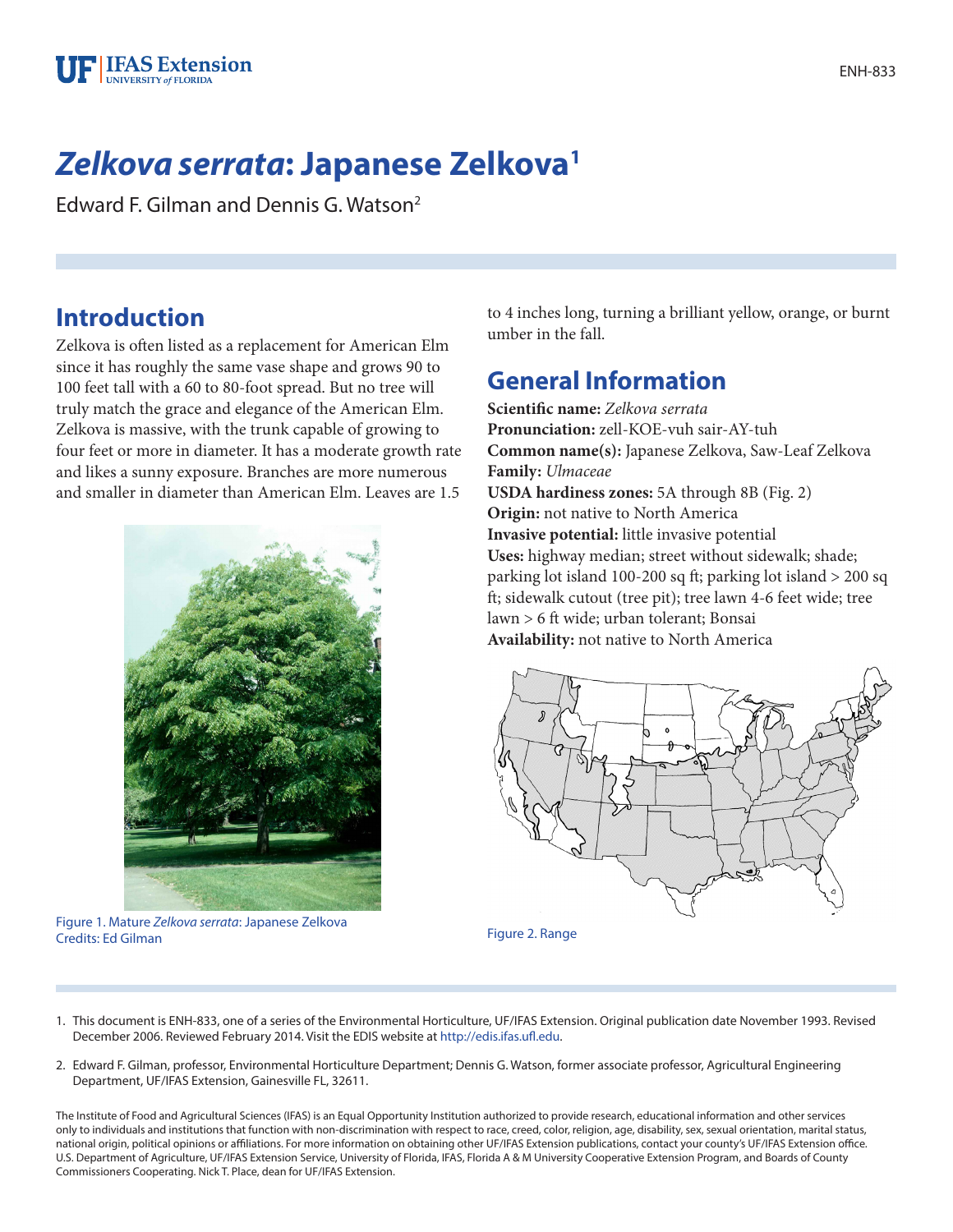## **Description**

**Height:** 55 to 80 feet **Spread:** 50 to 75 feet **Crown uniformity:** symmetrical **Crown shape:** vase **Crown density:** moderate **Growth rate:** moderate **Texture:** fine

### **Foliage**

Leaf arrangement: alternate (Fig. 3) **Leaf type:** simple **Leaf margin:** serrate **Leaf shape:** oblong, ovate **Leaf venation:** pinnate **Leaf type and persistence:** deciduous **Leaf blade length:** less than 2 inches **Leaf color:** green **Fall color:** red, yellow, orange, copper **Fall characteristic:** showy



Figure 3. Foliage

#### **Flower**

**Flower color:** unknown **Flower characteristics:** not showy

#### **Fruit**

**Fruit shape:** oval **Fruit length:** less than .5 inch **Fruit covering:** dry or hard **Fruit color:** unknown **Fruit characteristics:** does not attract wildlife; not showy; fruit/leaves not a litter problem

#### **Trunk and Branches**

**Trunk/bark/branches:** branches don't droop; showy; typically one trunk; thorns **Pruning requirement:** needed for strong structure **Breakage:** susceptible to breakage **Current year twig color:** brown **Current year twig thickness:** thin **Wood specific gravity:** unknown **Culture**

**Light requirement:** full sun **Soil tolerances:** sand; loam; clay; acidic; slightly alkaline; occasionally wet; well-drained **Drought tolerance:** high **Aerosol salt tolerance:** moderate

### **Other**

**Roots:** not a problem **Winter interest:** no **Outstanding tree:** no **Ozone sensitivity:** sensitive **Verticillium wilt susceptibility:** resistant **Pest resistance:** resistant to pests/diseases

## **Use and Management**

Unfortunately, the branches on Zelkova are often clumped together on the trunk at one point. Double and multiple trunks or leaders with embedded bark are also common. This is not a desirable form for planting in urban areas and needs to be prevented, or corrected, on existing trees. Purchase trees with branches spaced along the trunk so they can develop a secure hold onto the trunk. These will be hard to find but insist on it! Be sure that branches remain less than about half the diameter of the trunk to maintain a strong, durable form. Encourage nurserymen to grow trees with good trunk and branch structure.

The tree will tolerate most soil types, including those with a pH to about 7.5, but prefers a moist deep loam. It is reportedly risky to transplant in the fall. Established trees are fairly drought-tolerant, requiring little irrigation unless located in sandy soil. It makes a wonderful street tree even in restricted-soil tree pits, and is almost pest free. The crowns will eventually grow together if trees are planted on 30-foot-centers, forming a wonderful shaded street. This is a tough, urban tree which is often planted along streets in downtown and residential areas.

Cultivars include: `Green Vase' somewhat resembles the vase shape of American Elms, is more upright in habit